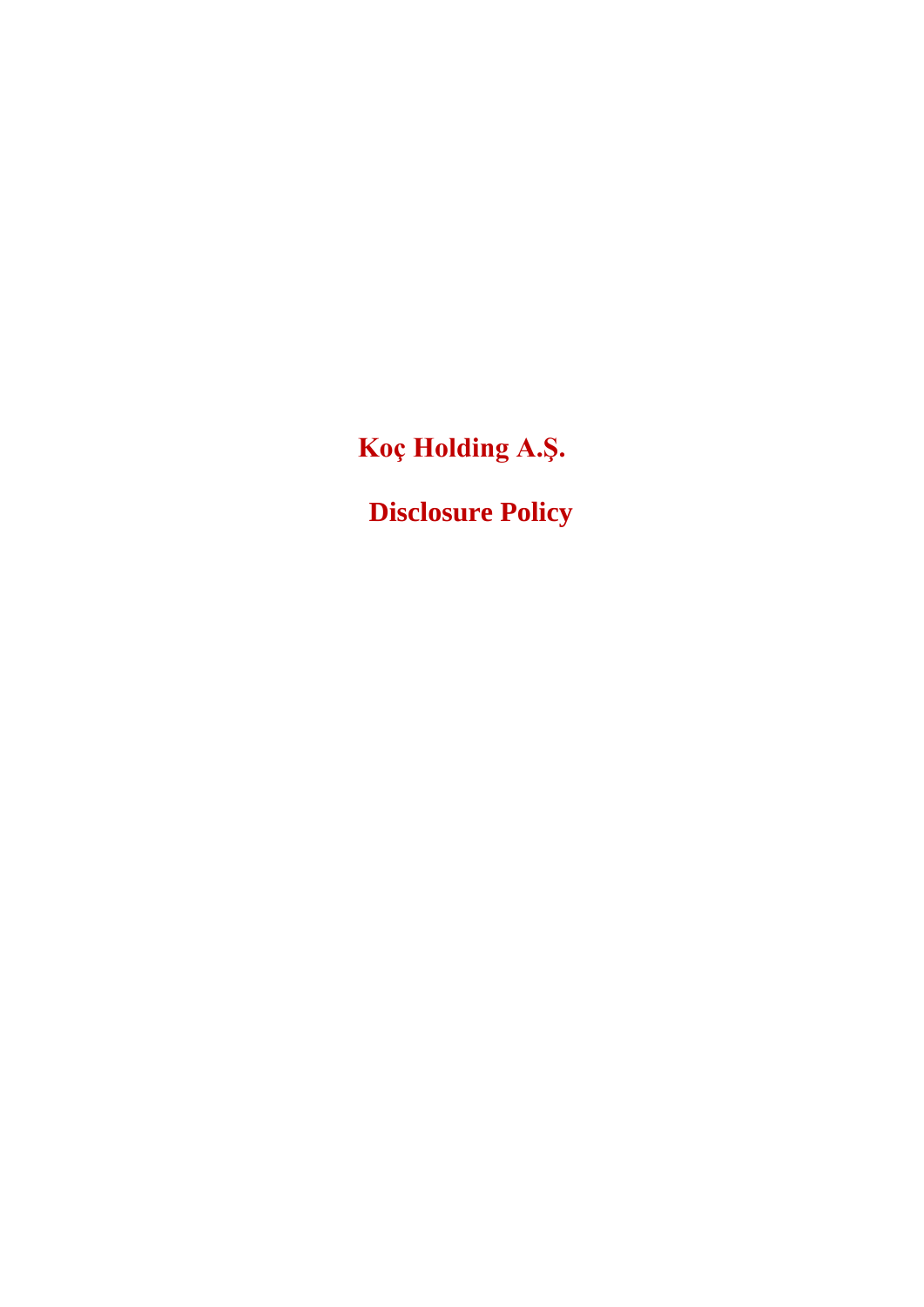# List of Contents

| $\mathbf{1}$ . |  |
|----------------|--|
| 2.             |  |
| 2.1.           |  |
| 2.2.           |  |
| 2.3.           |  |
| 3.             |  |
| 3.1.           |  |
| 3.2.           |  |
| 3.3.           |  |
| 3.4.           |  |
| 3.5.           |  |
| 3.6.           |  |
| 3.7.           |  |
| 4.             |  |
| 4.1.           |  |
| 4.2.           |  |
| 4.3.           |  |
| 5.             |  |
| 6.             |  |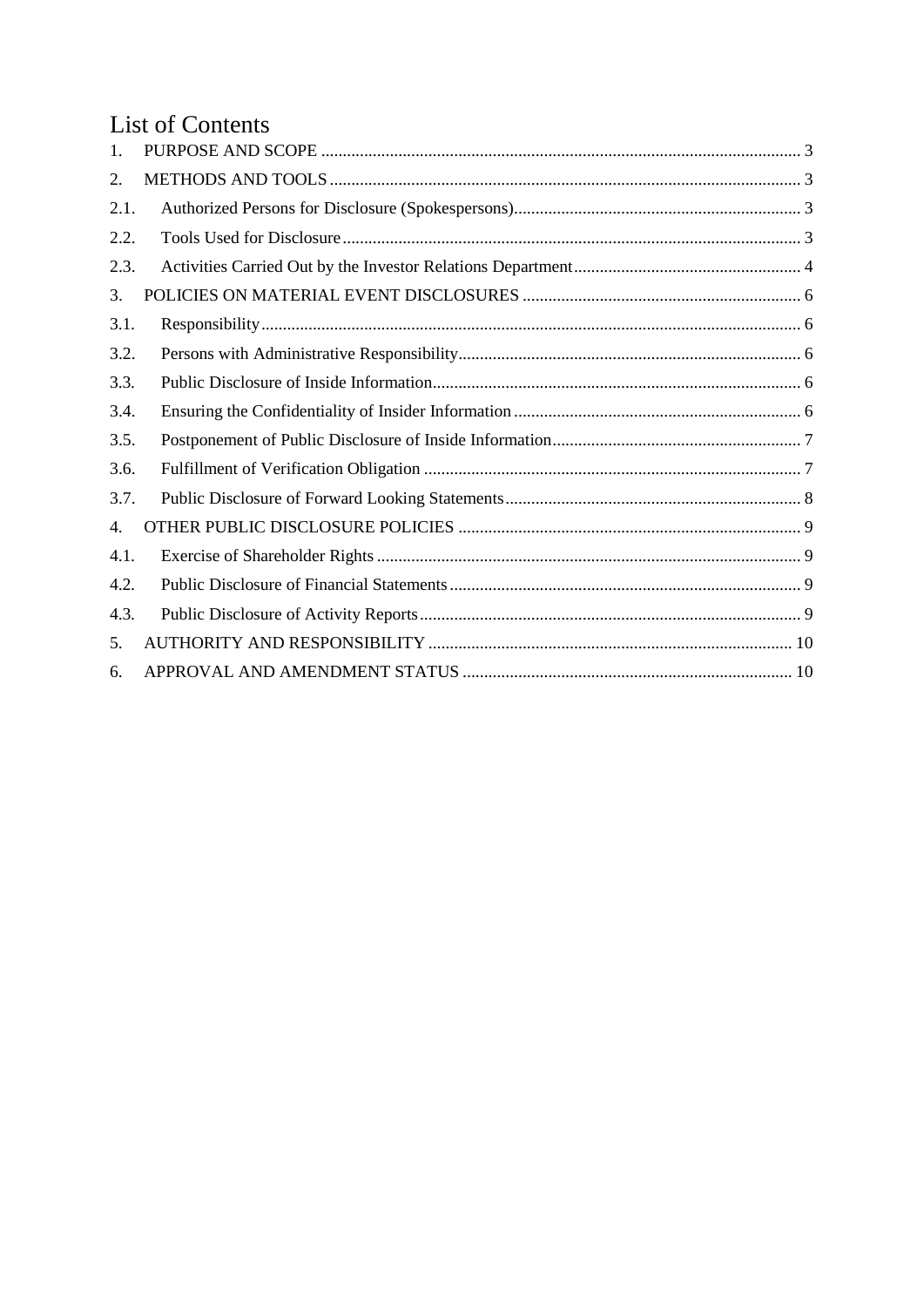## <span id="page-2-0"></span>**1. PURPOSE AND SCOPE**

The purpose of this Koç Holding A.Ş. (Koç Holding) Disclosure Policy, is to determine the methods and principles that Koç Holding will use to share information and developments, other than trade secrets, that may affect the price of its shares or the investors' decision, including operational and financial performance and expectations, in a timely, accurate, complete, direct, understandable, adequate and easily accessible manner and in accordance with the principle of equal treatment.

While following an active and transparent disclosure policy, Koç Holding, in accordance with Koç Group Code of Ethics, complies with the applicable legislation, especially the Turkish Commercial Code (the "TCC") and the Capital Markets Board (the "CMB") and the Borsa Istanbul ("BIST") regulations in all matters related to public disclosure, and aims to implement an effective disclosure policy.

# <span id="page-2-1"></span>**2. METHODS AND TOOLS**

## <span id="page-2-2"></span>**2.1. Authorized Persons for Disclosure (Spokespersons)**

In principle, with the exception of the forms, declarations and reports signed in accordance with the signature circular, the announcements and disclosures to be made on behalf of Koç Holding within the framework of the above-mentioned purpose and scope, shall be made by members of the Board of Directors, CEO, CFO or the Corporate Communications and External Affairs Director.

In addition, the Investor Relations Department (the "IRD"), established within the Finance Group and consisting of the CFO, the Investor Relations Coordinator and the Investor Relations Managers, can communicate on behalf of Koç Holding for explaining Koç Holding to existing and potential investors, intermediary institutions and financial institutions domestic and abroad, meeting incoming information inquiries, including those of analysts and financial experts working in such institutions and answering questions submitted to them within the framework of investor relations.

# <span id="page-2-3"></span>**2.2. Tools Used for Disclosure**

As per the CMB and BIST regulations and the TCC, Koç Holding can use the following communication methods and tools for public disclosure:

- Material event disclosures and company general information form announced on the Public Disclosure Platform (the "PDP").
- Financial statements, independent audit reports and activity reports announced in the PDP.
- Corporate Governance Compliance Report and Corporate Governance Information Form announced in the PDP.
- Corporate website [\(www.koc.com.tr\)](http://www.koc.com.tr/) and corporate applications on digital platforms,
- Information and supportive documents prepared for investors; presentations about the company,
- Investor and analyst meetings; interviews and meetings with capital market participants, including those in the digital platforms, ,
- Prospectus, circulars, issuance documents, announcements and other documents to be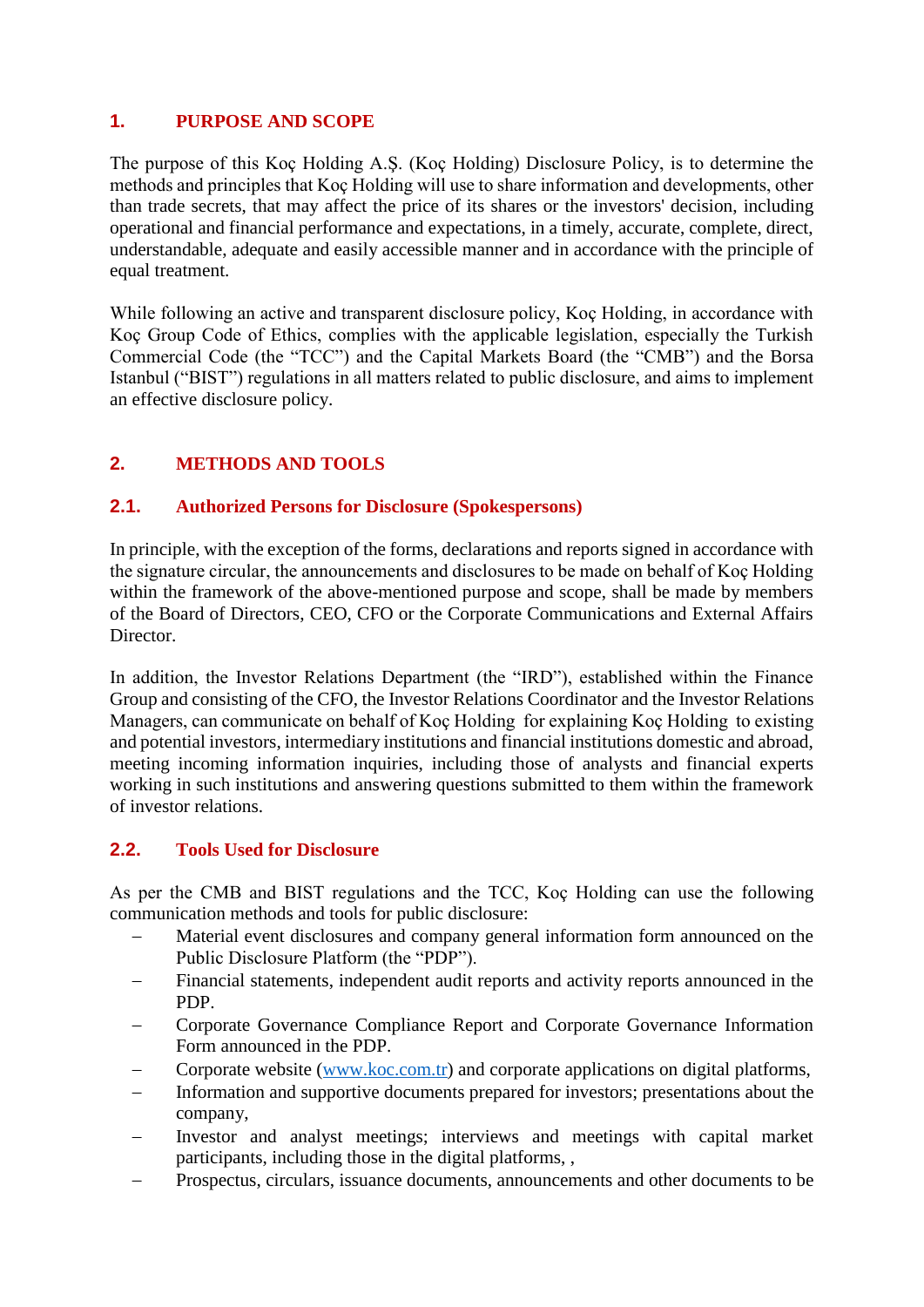prepared in accordance with the CMB regulations,

- Press releases made in the printed, visual or digital media,
- e-Company and e-GKS (Electronic General Assembly System) platforms of the Central Registry Organization (Merkezi Kayıt Kuruluşu ("MKK")
- Declarations and announcements made through the Turkish Trade Registry Gazette and daily newspapers.

Depending on the nature of the disclosure, it is possible to use only one of these methods and tools, as well as use more than one tool if and when necessary.

### <span id="page-3-0"></span>**2.3. Activities Carried Out by the Investor Relations Department**

The Investor Relations Department of Koç Holding regularly communicates with both existing and potential shareholders, analysts and capital market experts, to respond the inquiries of investors and other capital market participants in the most efficient way, and makes necessary disclosures to ensure the capital market instruments of the company traded in the financial markets achieve their fair value. The Investor Relations Department manages the communication with shareholders and all other stakeholders in order to avoid asymmetric distribution of information and to ensure the distribution of information in an easily accessible, understandable, analysable, timely and accurate manner.

The primary purpose of the Investor Relations Department is to conduct the mutual relationship between the company and investors in the most effective way. In this context, the Investor Relations Department serves as a bridge between the company's senior management and investors. On one hand the investors are informed on the investment case, on the other hand, periodic reporting is carried out in order to notify senior management on investors' evaluation and feedback. Hence, a two-way communication is facilitated.

#### **Disclosure Meetings**

In order to ensure that operational and financial performance, vision, strategy and goals of Koç Holding , and the value created for its stakeholders are best explained and presented to investors and analysts, the senior managers of Koç Holding and the Investor Relations Department officials often meet with capital market participants such as brokerage firms, analysts, investors.

The representatives of the Investor Relations Department, who strive to meet all the interview requests that they receive during the year, also regularly attend face-to-face or digitally organized conferences and meetings in Turkey and abroad. In addition, it also holds one-to-one meetings with investors. From time to time, the CEO and CFO may also participate in these meetings, hereby facilitating more effective communication between senior management and existing and potential investors.

In order to ensure effective financial communication, presentations are prepared on the financial results on a quarterly basis, and analyst meetings or teleconferences are held with the participation of the Investor Relations Coordinator, where necessary, the Chief Economist and the Financial Coordinator Responsible for Financial Reporting, and from time to time CFO and/or CEO to respond investors' and analysts' questions.

The dates of the teleconferences and meetings that Koç Holding will hold with analysts and investors domestic and/or abroad are disclosed to public on corporate website of Koç Holding (www.koc.com.tr) for investors. The investor presentation, which is updated monthly and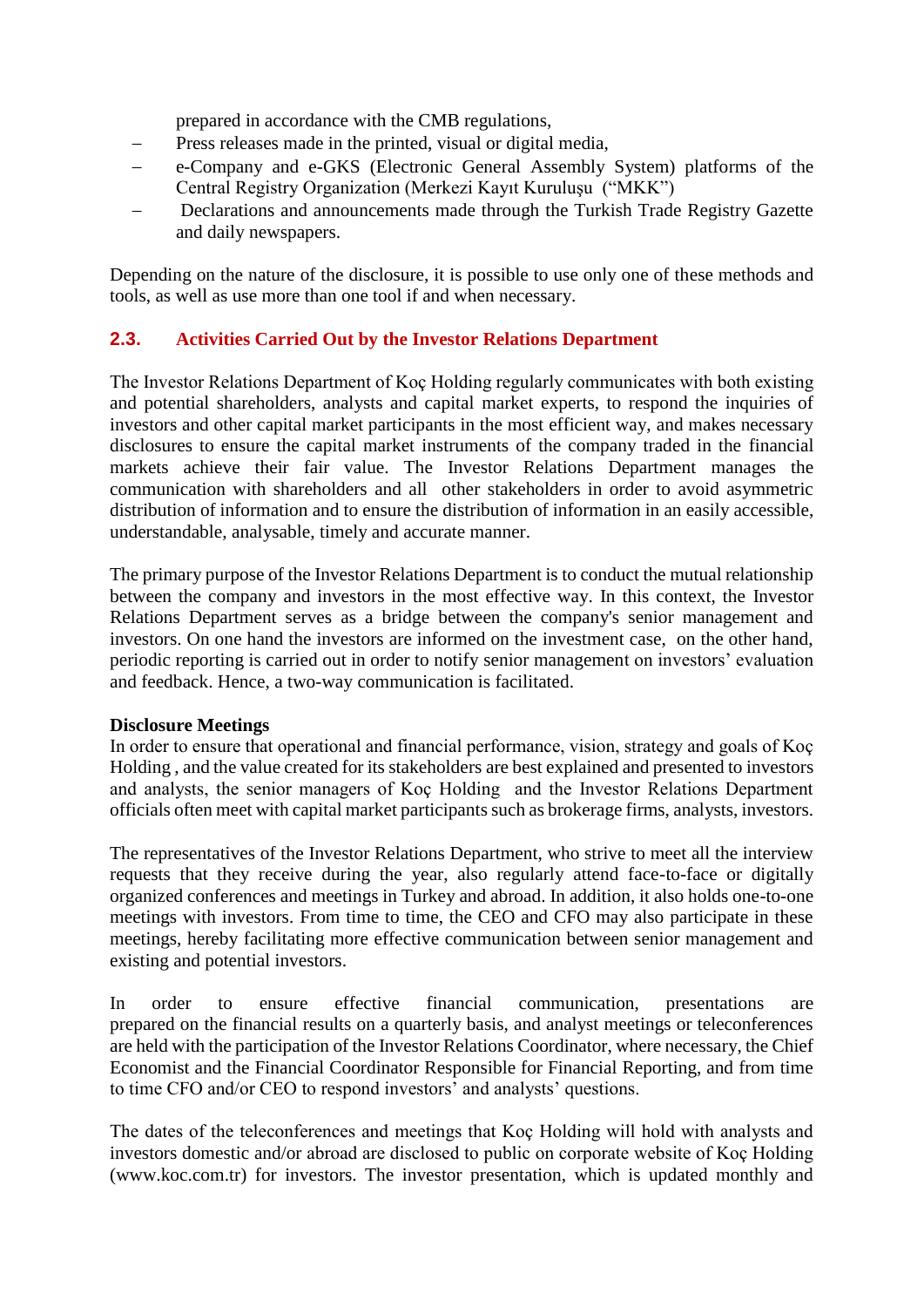published on the website, is also used in these meetings. In addition, teleconferences and webcasts are held to enable wide access and the transcript of such webcasts is published on the website.

#### **Information and Supportive Documents**

While aiming to inform investors in the best way possible by using the tools such as presentations, investor bulletins, summary financials, website, annual report, teleconferences, investor meetings, corporate applications on digital platforms, etc., the Investor Relations Department ensures that all these tools are prepared, published and updated in accordance with the legislation.

With the regularly updated website and information notes made available to investors on the website, it is also aimed that capital market participants can closely follow the developments related to Koç Group and access investor relations tools. Explanations regarding the activity reports and content of the websites are included in the relevant section below.

A list of analysts covering Koç Holding and their contact information are available to investors in the investor relations section of Koç Holding corporate website. Koç Holding has no authority or responsibility to review, verify or approve analyst reports or models.

#### **Information Requests**

To ensure that the shareholders, investors, analysts and other capital market participants exercise their right to receive information effectively, the Investor Relations Department responds as soon as possible to any questions, complaints, opinions and suggestions related to or for the evaluation of existing information disclosed to public within the scope of this Policy, received via telephone and e-mail, and ensures that the information in the "Investor Relations" section of the Koç Holding website is disclosed and updated in a timely manner.

#### **Website**

The "Investor Relations" section of Koç Holding website is allocated to the financial and nonfinancial information that existing and potential investors and analysts may need in the valuation of company shares or in the monitoring of the performance of Koç Holding and is actively used in public disclosures. The majority of the information found on the website is prepared in Turkish and English and is always kept up-to-date.

Corporate Communications and External Affairs Directorate is responsible for coordination of the design and content of the Koç Holding website. The content of the website is prepared in such a way that it may contain various information that all stakeholders can use.

Determination and management of the content in the investor relations section is under the authority and responsibility of the Investor Relations Department. This section is a platform where investors and analysts can monitor the detailed and comprehensive information they will need to evaluate the company and monitor the performance of the company and the share.

In addition to the information and documents envisaged to be included within the scope of investor relations and legal mandatory requirements as per TCC and Corporate Governance Principles, the website also includes the policies and practices of Koç Holding such as "Dividend Policy", "Disclosure Policy", "Remuneration Policy" and "Koc Group Code of Ethics ", as well as analysis and evaluations; historical information and statistics.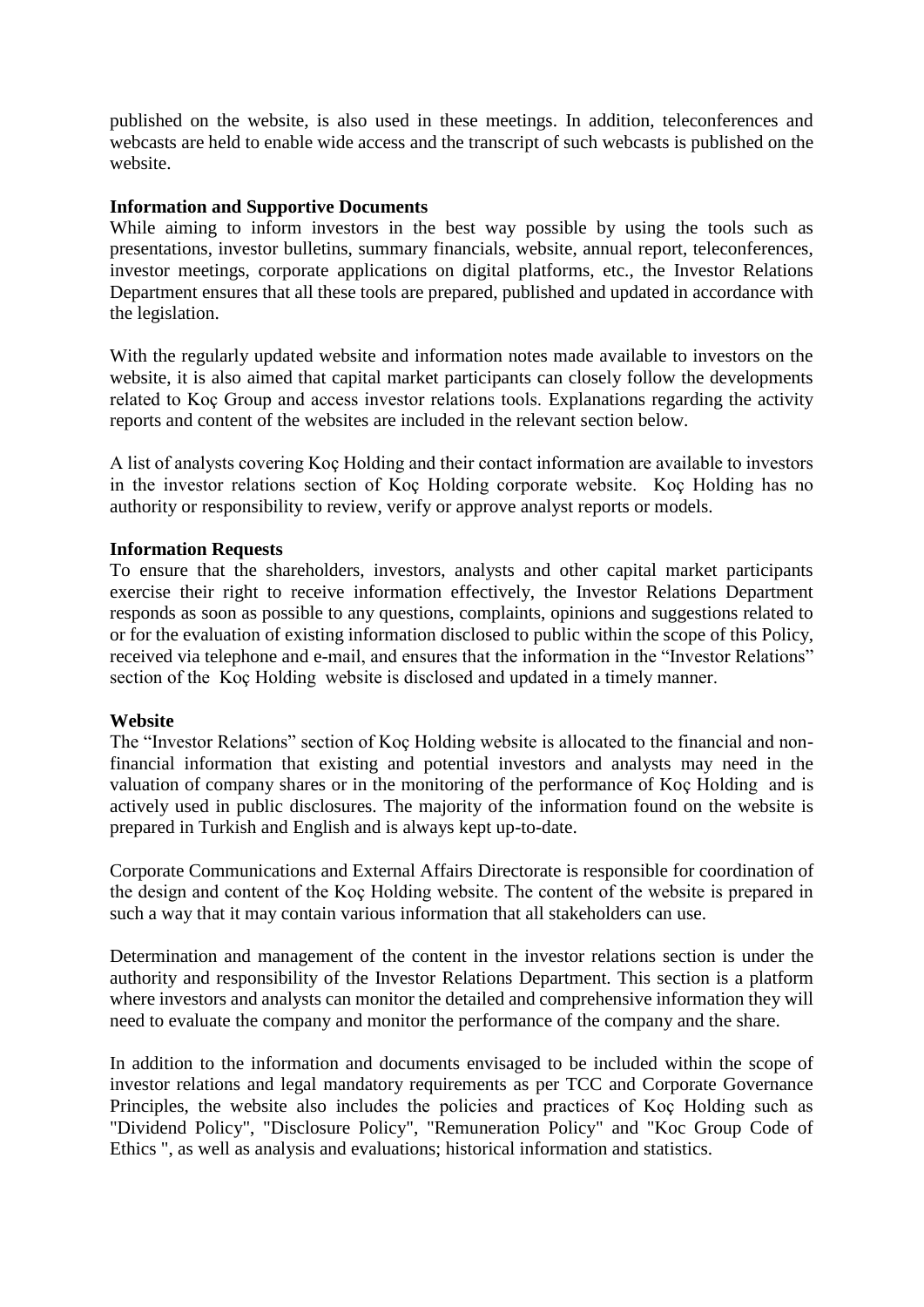## <span id="page-5-0"></span>**3. POLICIES ON MATERIAL EVENT DISCLOSURES**

### <span id="page-5-1"></span>**3.1. Responsibility**

The Finance Group is authorized and responsible for the fulfillment of the material event disclosure obligation of Koç Holding, and acts in coordination with the relevant departments, especially the Legal and Compliance Department, in the fulfillment of this task.

In principle, material event disclosures are made in Turkish and English via the Public Disclosure Platform (PDP) with the electronic certificates of the CEO and CFO and are published on the corporate website as well. However, if the electronic certificate of any of the CEO and CFO cannot be used, it is also possible to use electronic certificates of other authorized directors.

### <span id="page-5-2"></span>**3.2. Persons with Administrative Responsibility**

At Koç Holding, list of persons with administrative responsibilities includes members of the Board of Directors of Koç Holding , as well as the persons, who have directly or indirectly regular access to insider information related to Koç Holding and who have the authority to make administrative decisions that affect the future development and commercial objectives of Koç Holding These persons, who have regular access to information and also have the authority to make administrative decisions, consist of the members of the Board of Directors of the Company and its main shareholder, as well as the CEO, the Presidents, the Directors, the Chief Legal and Compliance Officer and the General Secretary of Koç Holding Up-to-date information on persons with administrative responsibilities within the company is available at www.koc.com.tr.

### <span id="page-5-3"></span>**3.3. Public Disclosure of Inside Information**

For all matters required by the capital market legislation on Koç Holding and for significant changes in the operations or financial, management or capital structures of non-public subsidiaries of Koç Holding, Koç Holding shall immediately make a public disclosure through the PDP, except in cases where the public disclosure is postponed. Since the developments related to publicly traded subsidiaries are disclosed to the public by themselves, Koç Holding does not make a separate disclosure for these issues. Unless legally mandatory to do so, information disclosed to the public shall not contain information that may adversely impact competitiveness of Koç Group and damage shareholders and other stakeholders' interests. Trade secrets shall not be disclosed.

The Investor Relations Department and the Corporate Communications and External Affairs Directorate may only make an announcement after the public disclosure at the PDP.

### <span id="page-5-4"></span>**3.4. Ensuring the Confidentiality of Insider Information**

Koç Holding employees and other parties in possession of inside information are informed of their obligation to keep such information confidential during the occurrence/ the development of the inside information and until its public disclosure in principle in writing or via e-mail.

As a general principle, Koç Holding employees and third parties acting on behalf of Koç Holding shall not share any information, deemed as inside information, which has not yet been disclosed to the public, with third parties. If the company determines that those who are in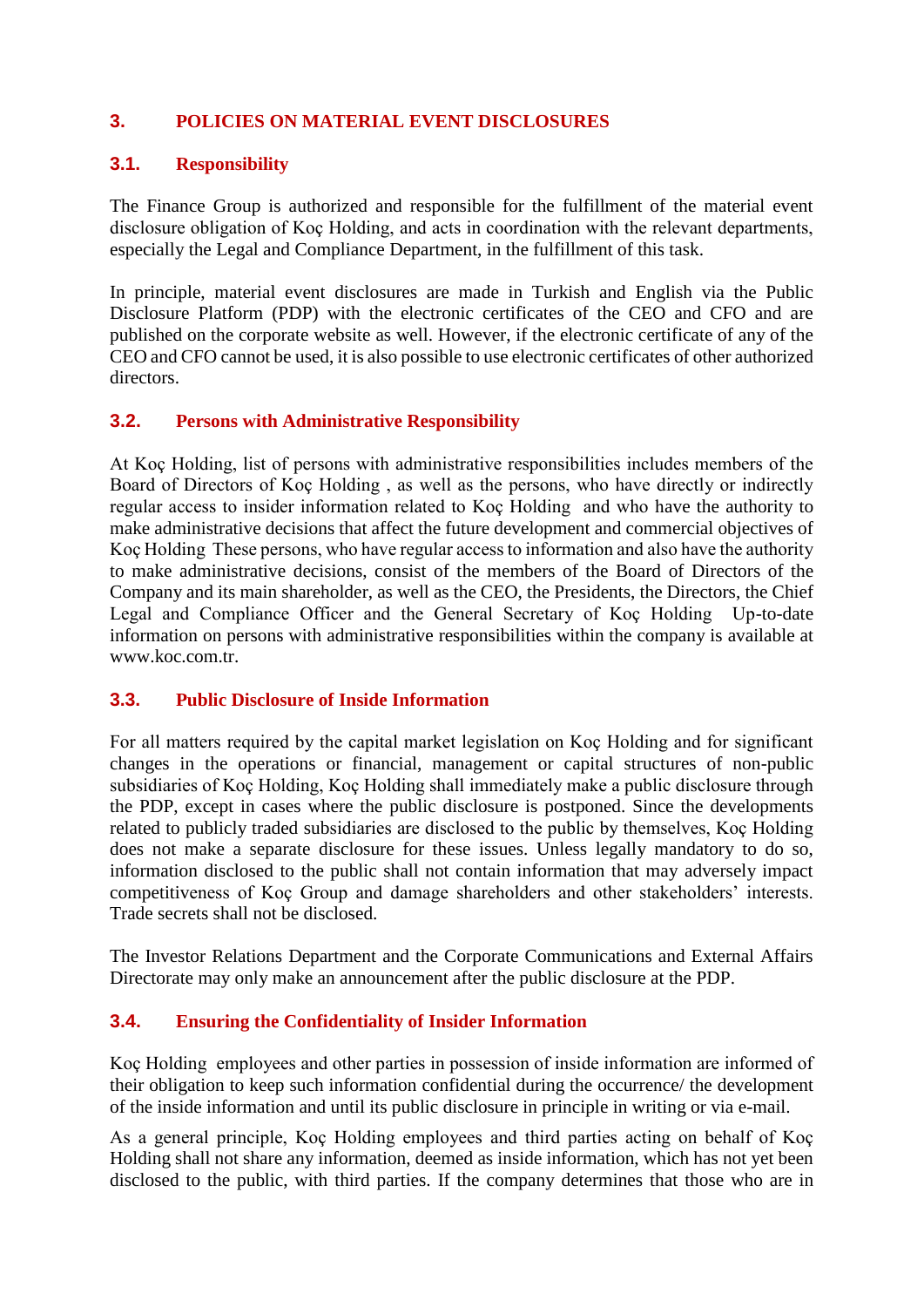possession of inside information disclosed such information to third parties without the prior knowledge of the company, and the confidentiality of information shall no longer be ensured, as per the CMB regulations, the company shall make a material event disclosure.

If the disclosure of information is postponed, persons with access to the subject information at the time of postponement are informed about their obligations and sanctions that may be applicable in case of breach. In addition, any contract entered into with third parties who has/will have access to any inside information shall contain confidentiality provisions to ensure that such parties take the necessary measures to prevent any confidentiality breach.

## <span id="page-6-0"></span>**3.5. Postponement of Public Disclosure of Inside Information**

Koç Holding, at its own risk, may postpone the public disclosure of inside information in order to protect its legitimate interests, as long as this does not cause investors to be misled and it is able to ensure the confidentiality of such information. In this case, Koç Holding shall take all possible measures to ensure the confidentiality of inside information in accordance with the capital market legislation. In cases where no special decision, has been taken by the Board of Directors that includes the postponement of information, the CEO authorized by the Board of Directors of Koç Holding, will decide on whether the disclosure of information will be subject to postponement, by taking the opinions of the CFO, Legal Counsel and other relevant Group Presidents.

# <span id="page-6-1"></span>**3.6. Fulfilment of Verification Obligation**

Koç Holding works with a media-monitoring agency to screen domestic news and content about Koç Group appearing in national media, digital and social media platforms. Every morning, Group's Senior Managers, the Investor Relations Department and the Corporate Communications Department receive relevant news. News appearing in the subscribed data broadcast channel are also followed.

If there are any news or rumours appearing in media etc., that contains information that is either different than what was previously disclosed to the public or makes any information public for the first time, potentially material enough to affect the value of Koç Holding's capital market instruments or the investors' decisions, a disclosure shall be made to confirm the accuracy or deny the relevant news. For such assessment, the following principles, as well as the circulation or level of recognition of such media channel shall be taken into account. The comments, analyses, assessments and estimates based on publicly disclosed information about Koç Group are not in scope of this obligation).

The following principles apply in fulfilment of the verification obligation by Koç Holding:

a. If the news is not important enough to be deemed as inside information, in principle, no disclosure is made about the subject. However, Corporate Communications and External Affairs Directorate evaluates whether there is any benefit in organizing a press release on such a subject, which does not require a material event disclosure as per CMB regulations.

b. If a material event disclosure or any other means of disclosure in accordance with CMB regulations has already been made about the news, no action is taken.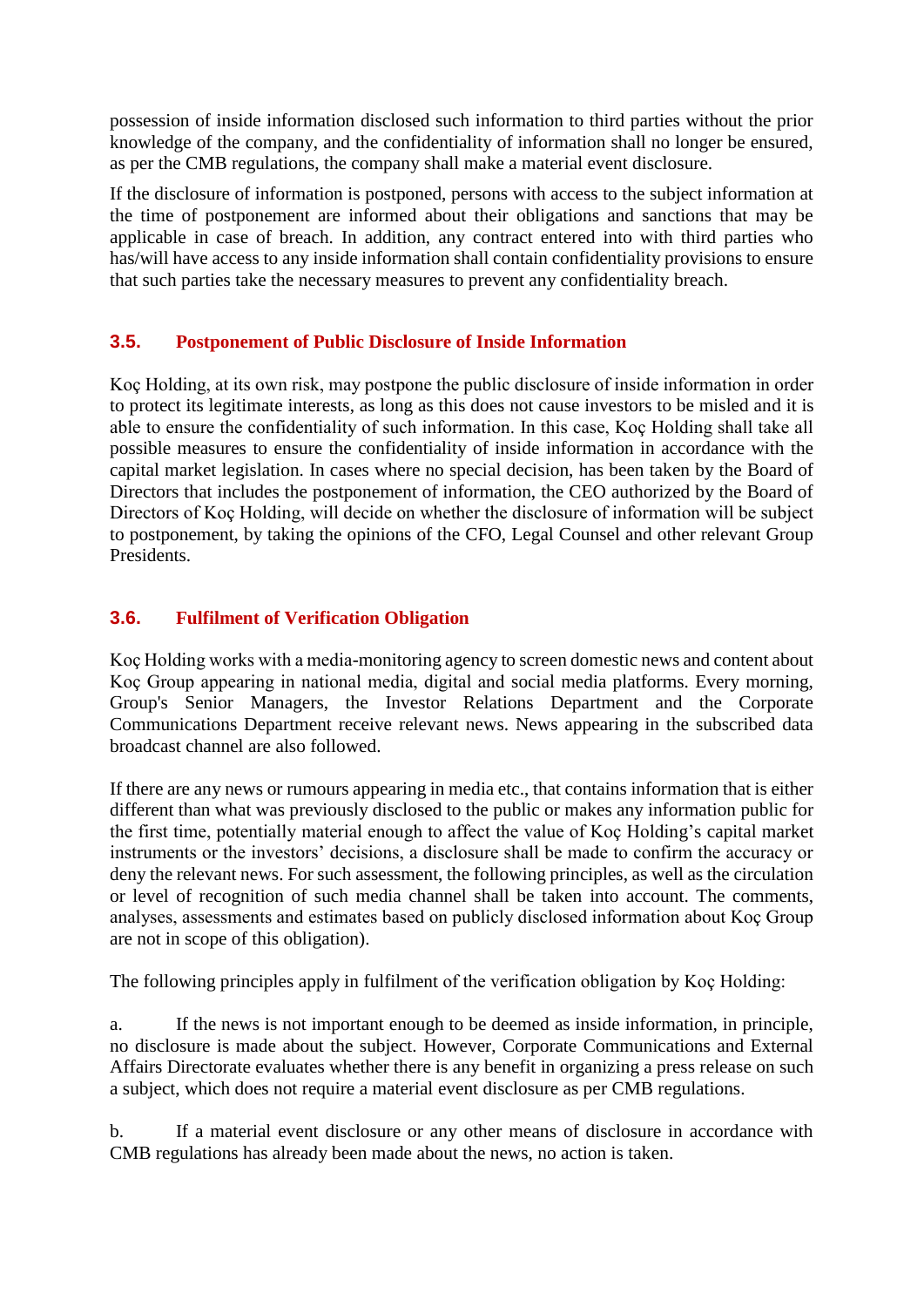c. In principle, no comment is made regarding the questions from the media about inside information, the disclosure of which is postponed, or the issues that are not on the company agenda, as well as rumours and news, which are obvious to be unfounded.

d. In case of inaccurate news or news that contain significant errors or deficiencies, that may be regarded as material information or that may potentially affect the investment decisions or the price of the capital market instruments, a material event disclosure is made about the subject.

e. If the news published in the press is about a case the public disclosure of which was postponed;

- If the news contains accurate and important information that may affect the investor's decisions, it is assumed that the reasons for postponement limited to the information in question are no longer valid and, limited to this information, a disclosure is made immediately.
- If the news contains information that is incorrect, erroneous or has significant deficiencies, a disclosure shall not be made, as there will be no leakage of inside information.

f. If deemed necessary to protect the interests of Koç Holding and its investors, a material event disclosure may also be made for unsubstantiated news or the issues for which the disclosure is considered useful.

g. Independent of the material events disclosure, if deemed appropriate by the Corporate Communications and External Affairs Directorate, it is possible to make a press release or inform press and public through corporate social media accounts of Koç Holding.

# <span id="page-7-0"></span>**3.7. Public Disclosure of Forward Looking Statements**

Koç Holding can disclose forward-looking statements to the public as per the principles set out in the capital market legislation. For such disclosures, the following principles shall be followed:

- Forward-looking statements along with their main underlying assumptions can be disclosed no more than four times within a year, in principle following the disclosure of quarterly financial statements.
- The disclosure may be disseminated through investor presentations or quarterly activity reports both of which are published on PDP and on the company web site or by means of a material event disclosure if deemed necessary.
- In the disclosure, it shall be explicitly stated that actual results may differ significantly from the expectations due to possible risks and uncertainties, as well as other factors.
- If the expectations and assumptions expressed in the forward-looking statements disclosed to the public are not realized significantly or turn out to be impossible to be realized, the revised expectations shall be disclosed to the public through material event disclosures without any limitation in terms of the number of the disclosure.
- In case of significant differences between the expectations previously announced to the public and the actualizations, the reasons for such differences are also included in the forward-looking statements.
- Forward-looking statements may include, but are not limited to, forecasts of investments, turnover expectations, profitability ratios, foreign revenues, and exports.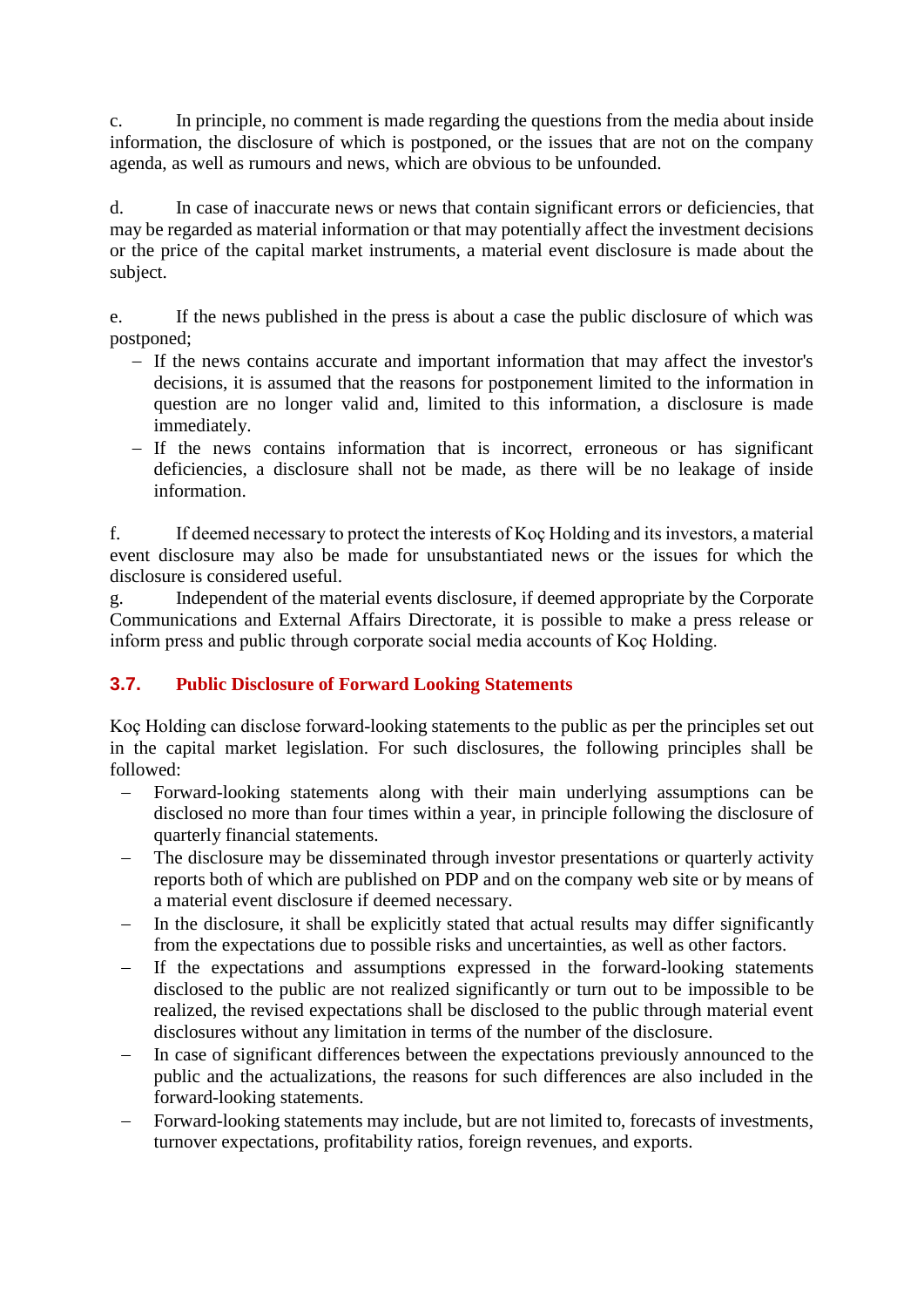## <span id="page-8-0"></span>**4. OTHER PUBLIC DISCLOSURE POLICIES**

#### <span id="page-8-1"></span>**4.1. Exercise of Shareholder Rights**

As per the TCC and the CMB regulations and the Articles of Association of Koç Holding, information and documents such as prospectus, announcement texts, information document about the general assembly, capital increase, dividend payments, and merger and division procedures are disclosed in the PDP within defined periods and shareholders are informed accordingly. In addition to the outlets specified in the regulations, above listed documents shall also be published at www.koc.com.tr, the same day, to facilitate investors' access.

#### <span id="page-8-2"></span>**4.2. Public Disclosure of Financial Statements**

The financial statements of Koç Holding are prepared on a consolidated basis in accordance with Turkish Financial Reporting Standards within the framework of the CMB regulations and are disclosed to the public quarterly within the periods determined by the CMB. The annual consolidated financial statements are subject to full scope independent audit and the six-month consolidated financial statements are subject to limited independent audit. The consolidated financial statements and explanatory notes of Koç Holding, in Turkish and English, can be accessed retrospectively on Koç Holding A.Ş website.

Before the disclosure to the public, the consolidated financial statements and explanatory notes are submitted to the Board of Directors for approval together with the opinion of the Audit Committee within the framework of the CMB regulations. After the responsibility statement is signed, the financial statements, footnotes, and the independent audit report, if any, are disclosed via the PDP.

In addition to the information disclosed in the consolidated financial statements, additional information such as stand-alone net cash and foreign currency positions of Koç Holding may be disclosed in the investor presentations prepared for each financial statement period in order to enable investors to perform the analysis they request. Besides, summary financial indicators about the unlisted subsidiaries of Koç Holding with material effect on Koç Holding's consolidated financial statements can be provided in the website on a semi-annual basis.

### <span id="page-8-3"></span>**4.3. Public Disclosure of Activity Reports**

Koç Holding prepares activity reports for the same periods with its financial statements and discloses them to the public within the defined periods in accordance with the procedures established by the CMB. The contents of the activity report are prepared in accordance with international standards, the TCC, CMB regulations and CMB corporate governance principles. The activity report is prepared by the Finance Group and submitted to the Board of Directors for approval together with the opinion of the Audit Committee and disclosed to the public after the approval of the Board of Directors.

Although in principle the activity report is disclosed to public together with the financial statements of Koç Holding, it may not always be possible to disclose them simultaneously, especially due to the fact that the annual activity report is prepared printed. In this case, the annual activity report is disclosed to public after the financial statements, together with the statement of responsibility in the PDP and on the website of Koç Holding, at least three weeks